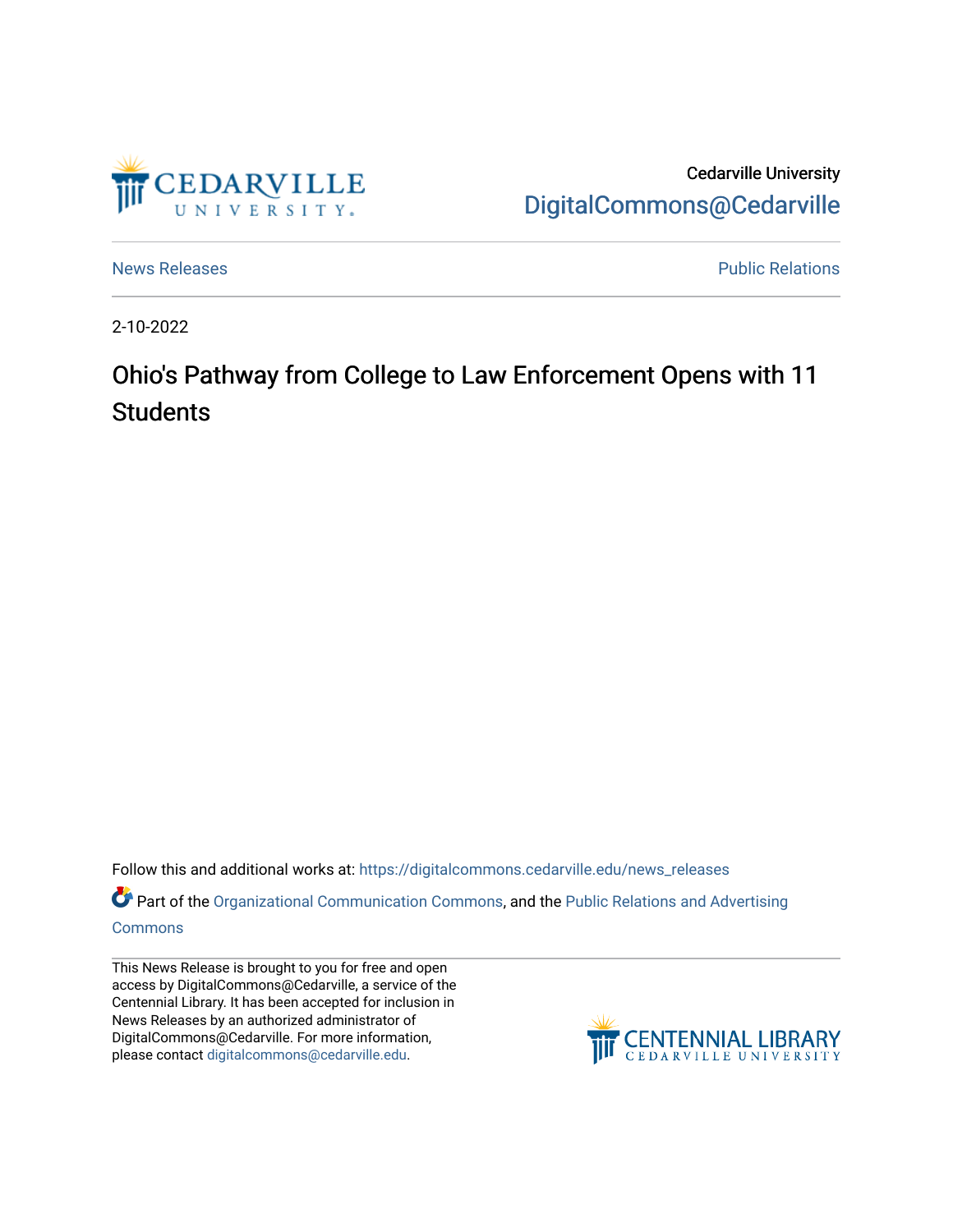## **FOR IMMEDIATE RELEASE February 10, 2022**

**CONTACT:** Mark D. Weinstein Executive Director of Public Relations [937-766-8800](tel:937-766-8800) (o) [937-532-6885](tel:937-532-6885) (m) [Mweinstein@cedarville.edu](mailto:Mweinstein@cedarville.edu) @cedarvillenews

## **Ohio's Pathway from College to Law Enforcement Opens with 11 Students**

**CEDARVILLE, OHIO --** The state of Ohio is piloting a new criminal justice program unlike anything the United States has ever seen, and Cedarville University is at the core of this historic development.

The College to Law Enforcement Pathway Program, which accepted its first candidate enrollees in early 2022, exists to create a pool of pre-qualified, college-educated, mentored law-enforcement candidates for law enforcement agencies in Ohio.

The program was first introduced last year by Ohio Governor Mike DeWine, and it is a byproduct of the Governor's implementation of the Office of Law Enforcement Recruitment. DeWine asked Dr. Patrick Oliver, director of Cedarville University's criminal justice program, to serve as the lead consultant to the statewide office and the new academic program.

This elite honors program will pilot at Cedarville University and Central State University during the upcoming spring and fall semesters. The program, which includes 11 students in the first class, will be open to qualifying upper-class criminal justice majors, and participants will be guaranteed a job with a partnering law enforcement agency upon graduation.

"Students who graduate from this rigorous professional development program will have great potential to become Ohio's next generation of law enforcement leaders," said Governor DeWine. "In a time when many law enforcement agencies are struggling to recruit highly-qualified candidates, this program will create a pool of pre-qualified applicants with a strong understanding of criminal justice issues and the know-how to form positive relationships within their communities."

One of the students in the program is Cedarville University's Will Geist.

Geist, from Springfield, Ohio, hopes participating in the program will aid his long-term career goals of serving in law enforcement in his home state.

"I'm excited about all the preparation I'll receive — physical fitness, ride-alongs and mentorship," said Geist. "Knowing that I'm growing professionally and will have a job right after I graduate is such a benefit."

Currently being piloted by Cedarville University and Central State University, the program welcomes qualifying upper-class criminal justice majors with a minimum 3.0 GPA, history of compliance with the program's six core values — integrity, service